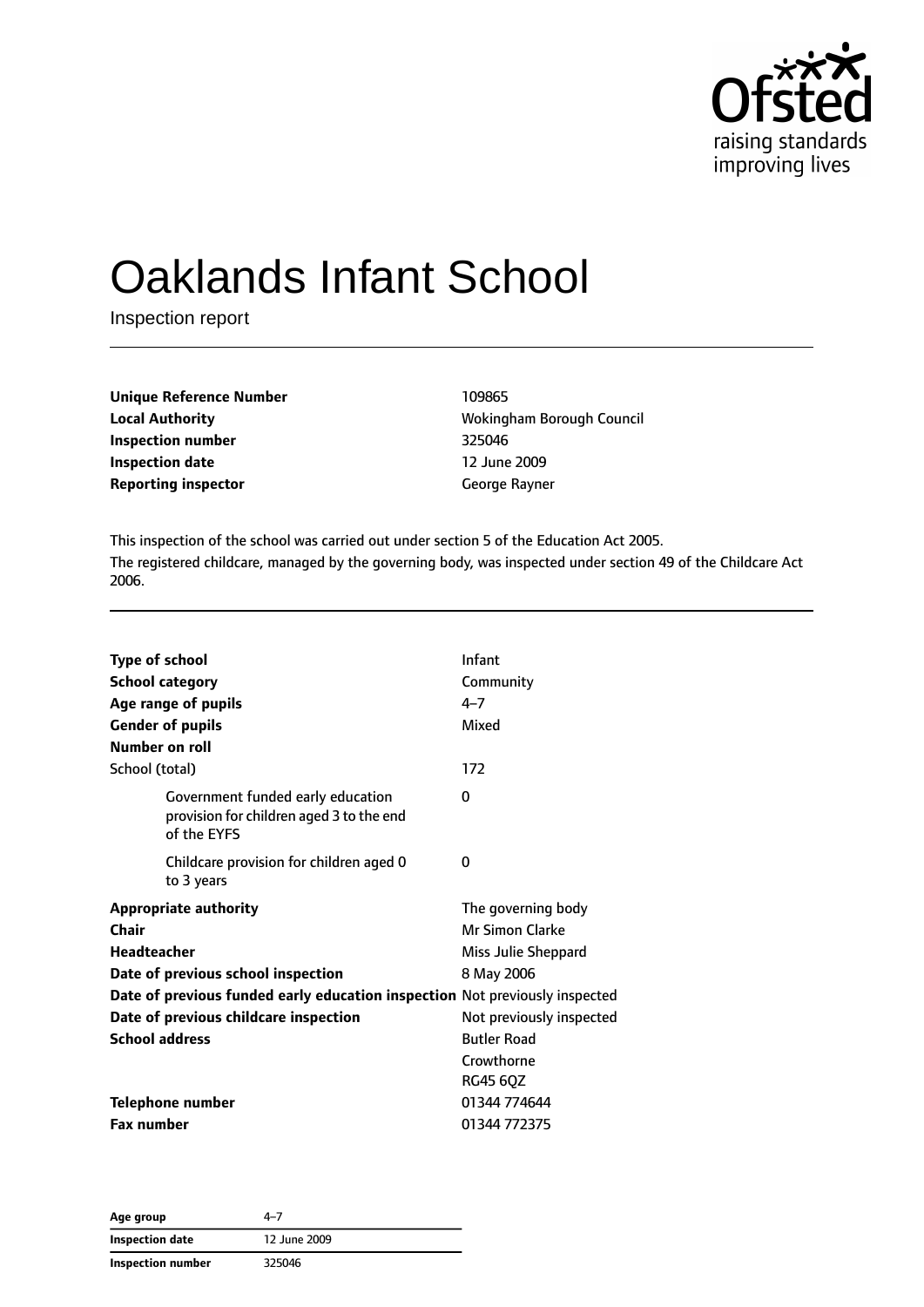.

<sup>©</sup> Crown copyright 2009

Website: www.ofsted.gov.uk

This document may be reproduced in whole or in part for non-commercial educational purposes, provided that the information quoted is reproduced without adaptation and the source and date of publication are stated.

Further copies of this report are obtainable from the school. Under the Education Act 2005, the school must provide a copy of this report free of charge to certain categories of people. A charge not exceeding the full cost of reproduction may be made for any other copies supplied.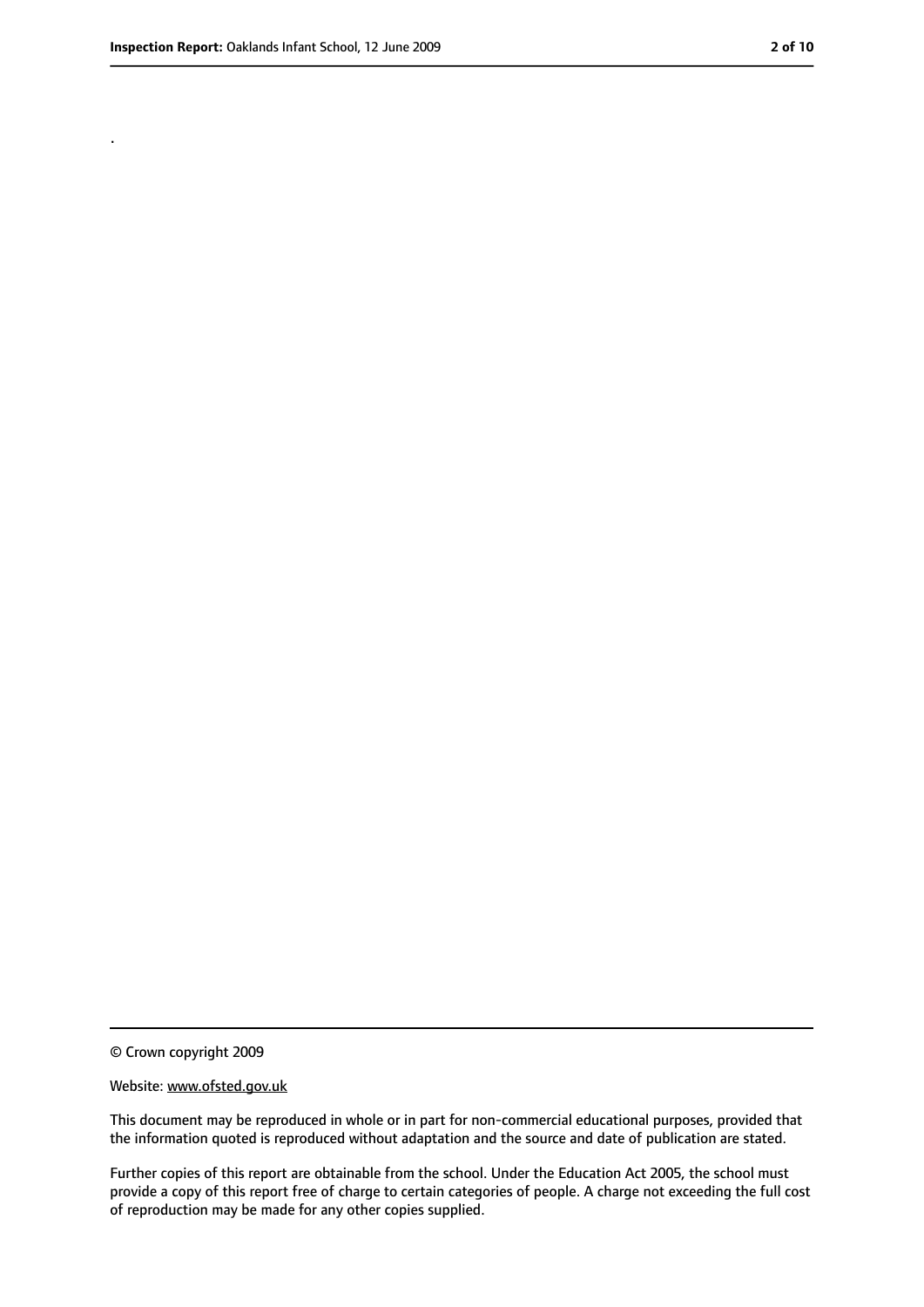## **Introduction**

The inspection was carried out by two Additional Inspectors. The inspectors evaluated the overall effectiveness of the school and Early Years Foundation Stage and investigated the following areas of its work.

- How well do learning experiences promote children's progress in the Early Years Foundation Stage?
- To what extent have pupils' personal development and well-being improved since the school was last inspected?
- What is the impact of teaching and the curriculum on pupils' progress and personal development?

Evidence was gathered from: lesson observations; discussion with staff, governors, and pupils; scrutiny of pupils' work, assessment data and the school's documentation. Parents' questionnaires and additional comments were also analysed. Other aspects were not inspected in detail, but the inspectors found no evidence to suggest that the school's own assessments, as given in its self-evaluation, were not justified and these have been included where appropriate in this report.

#### **Description of the school**

This school is smaller than most. The great majority of pupils have White British heritage and none are at an early stage of learning to speak English. A low proportion of pupils have learning difficulties and/or disabilities. The most common needs of these pupils are related to moderate difficulty in learning at the same rate as their classmates. There is onsite childcare in a provision for under-fives during the school day and also an after school club. These are both run by separate organisations.

#### **Key for inspection grades**

| Outstanding  |
|--------------|
| Good         |
| Satisfactory |
| Inadequate   |
|              |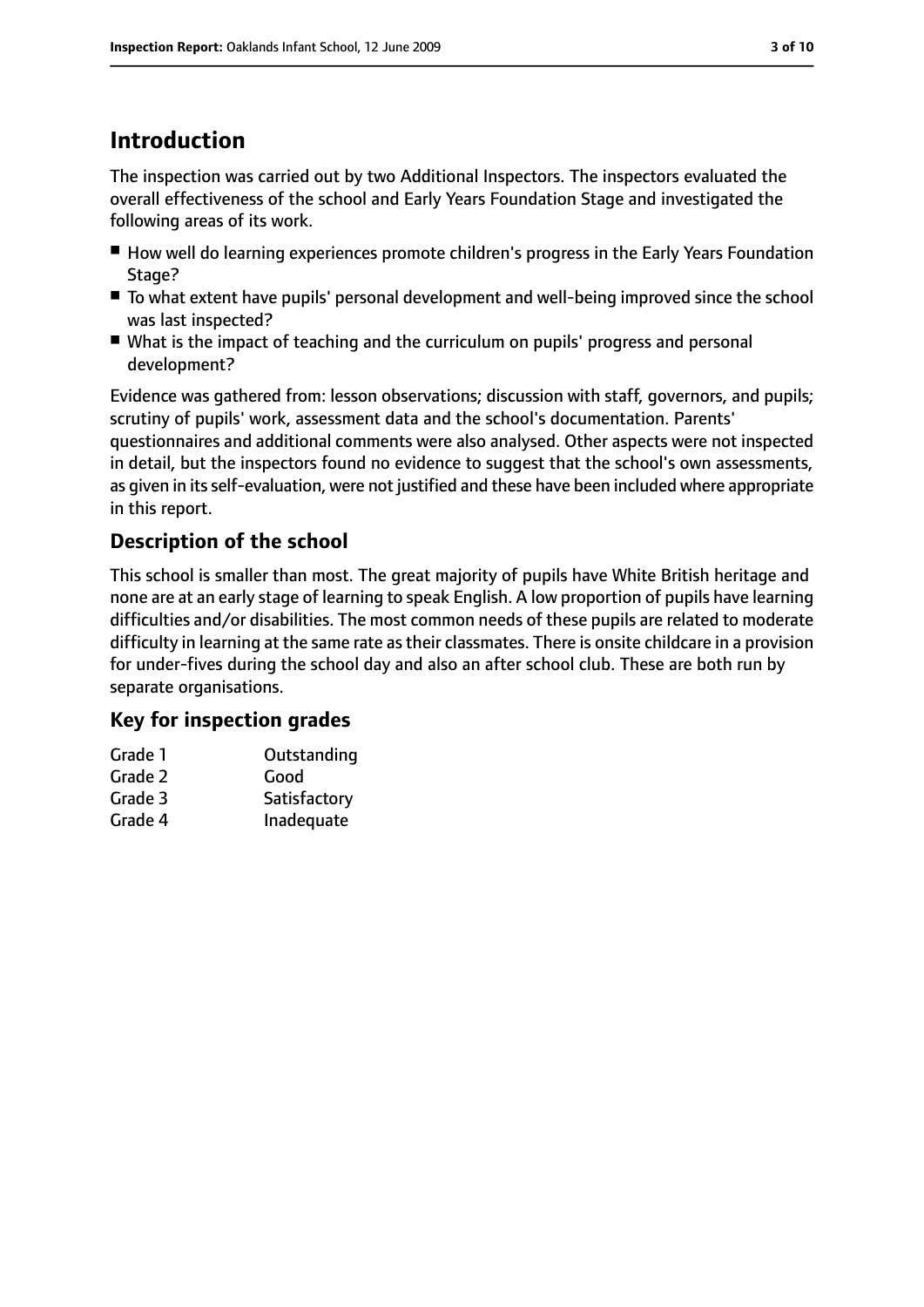#### **Overall effectiveness of the school**

#### **Grade: 2**

This is a good school. Parents agree. The great majority say that their children are happy here and that they make good progress. There is a particular strength in pupils' personal development and well-being, including their spiritual, moral, social and cultural awareness. These have improved appreciably since the school was last inspected, so that they are now outstanding. Pupils enjoy school immensely. They demonstrate this by their regular attendance, excellent behaviour, willingness to work hard and enthusiasm for joining in with all that the school offers. A comment from a parent illustrated this. 'My son, in Year 2, has been telling my daughter, starting in Reception, 'It's really fun. You'll enjoy it'. It always strikes me as a happy place to be'.

By the time they approach the end of Year 2, pupils display high levels of maturity. In one lesson they took responsibility for planning teams for sports day, sharing their ideas in animated discussions. In another, their concentration to make sure they met the teacher's high expectation for quality when writing was impressive. Pupils are learning extremely well how to keep themselves healthy. They greatly enjoy opportunities to be active, shown for example by their high enthusiasm during the sports day that took place during the inspection. Pupils feel very safe and show great consideration for others. Since the last inspection, the school has greatly increased opportunities for pupils to contribute to school life. Pupils have responded extremely well by diligently carrying out such roles as school councillors and 'buddies'. Pupils greatly enjoy learning about other cultures and beliefs. They do this, for example, when they sample menus devised by parents from different ethnic backgrounds and when visiting a local synagogue. Pupils' progress in their learning prepares them well for their futures. Activities such as those where they work together to raise money for charities also contribute well.

When pupils arrive, their skills and knowledge are slightly above expectations for their age. A good curriculum and effective teaching lead to them achieving well, so that their standards in reading, writing and mathematics are well above average by the end of Year 2. Pupils become increasingly proficient at using their mathematical skills to solve problems, such as working out how much change they would expect on a shopping trip. They read and write confidently and fluently, using connecting words well to build up interesting descriptions. The boys currently in Year 2, who started Year 1 with lower literacy skills than the girls, have caught up well and are now almost matching the girls. They have been helped in this by improved topics that raise their enthusiasm for reading and writing. Staff carefully identify the needs of the pupils who find it difficult to learn at the same rate as others and give them effective additional support. As a result, these pupils make as much progress as their classmates.

Teachers plan exciting things for pupils to do, such as building a scale model using recycled cardboard boxes, which is helping them to understand the causes of the Great Fire of London. Teachers clearly express their requirements for behaviour and effort, in an encouraging way that promotes strong relationships with pupils and makes them enthusiastic workers. Lessons are planned so that all pupils, including the most able, are challenged sufficiently to make good progress. Teachers and teaching assistants work together effectively to ensure that all pupils are coping with their work and given extra help if they are finding it too difficult. Teachers use marking well to encourage pupils and often give them helpful guidance on how to improve their work. Teaching is good rather than outstanding because, while some lessons are excellent, the quality is not fully consistent. For example, the pace of learning slows at times in some lessons, because some activities go on for too long.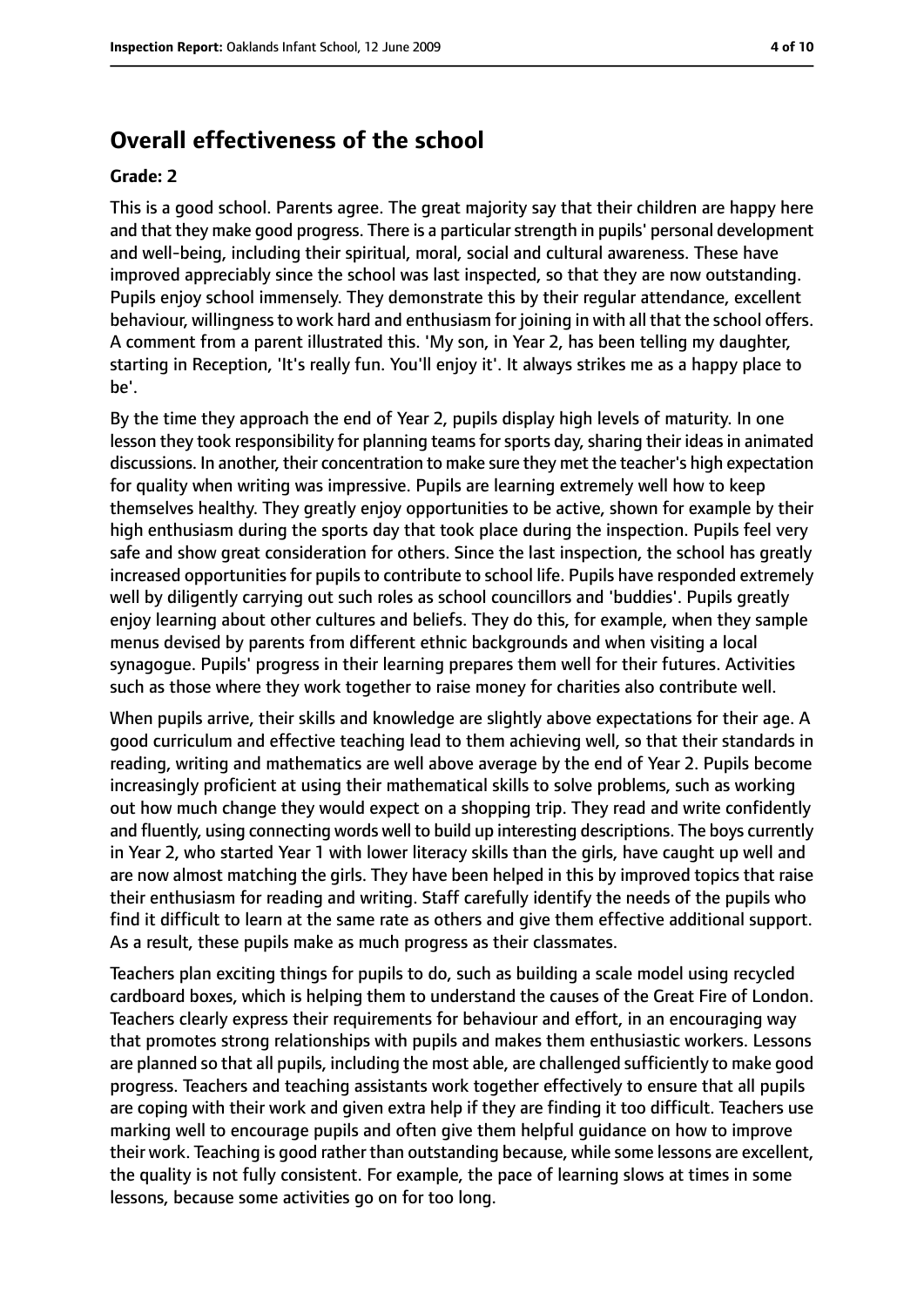Since the last inspection, staff have made substantial improvements to the curriculum. As a result, while it is still good overall, it is developing outstanding features, which are making a particularly positive impact on pupils' personal development. Topics have been reorganised to make work more meaningful to pupils and to give them ample opportunity to use and develop their own talents and interests. This is having a marked impact on pupils' enjoyment and involvement in their learning, shown for example by their willingness to undertake their own research. Although there are only a few after school clubs, programmes of visitors and trips out are well planned to enrich and extend what pupils learn in the classroom.

Care, guidance and support are good overall, and pastoral care is outstanding. Procedures for child protection are efficiently planned and diligently undertaken. The school has excellent links with a range of specialist agencies. It uses these extremely well to ensure high-quality additional care for any pupils who need this. Parents praised the exemplary links with feeder settings and junior schools, that really help pupils to settle quickly and happily when they join the school and then move on to the next stage in their education. Close liaison with the after school club helps to ensure that the pupils who attend complement their school work well. The school has recently moved from a paper-based to a computer system for tracking pupils' progress. This is speeding up the efficiency and speed with which pupils falling behind their expected progress are identified and helped. However, its use is not yet consistent across the school, as some staff are still learning to use the system.

Leadership and management are good. The headteacher, ably supported by the deputy headteacher, is providing a very clear vision for the future direction of the school. This has been a driving force in striving for improvement. Staff working at all levels share the vision. Since the last inspection, subject leaders have played a valuable role in developing the highly motivating topics. However, they are not yet monitoring the impact of these sufficiently. They could do this, for example, by directly observing how well the topics are working in lessons, to help colleagues to improve the consistency of teaching. Governors are well led and have improved their organisation since the previous inspection. This is helping them to become increasingly effective in supporting and monitoring the work of the school. The school plans several activities to promote community cohesion, and does this well. It is particularly good at helping pupils to understand cultural, ethnic and religious diversity in their own area. Plans are in hand to make these equally effective on a national scale. Rigorous and properly critical self-evaluation has given the leaders a good understanding of the areas needing further improvement. Strengths in standards have been maintained and notable improvements are beginning to be seen, particularly in pupils' personal development. The school's track record demonstrates a good capacity to improve further.

#### **Effectiveness of the Early Years Foundation Stage**

#### **Grade: 2**

Children settle happily and are confident, enthusiastic, learners. They achieve well and most reach standards beyond the expected goals for their age by the end of Reception. Their good personal development provides a firm foundation for the strengths that develop in Years 1 and 2. Children form a good understanding of what is expected of them. They behave well and learn to work together, sharing and taking turns when necessary. Children develop very strong relationships with the adults. Parents appreciate this greatly. One said, 'My child enjoys working with her teachers, who she describes with affection and respect'.

Teachers know the children's needs well. In adult-led activities, they challenge and engage them effectively through skilful questioning and sensitive support. However, in exploratory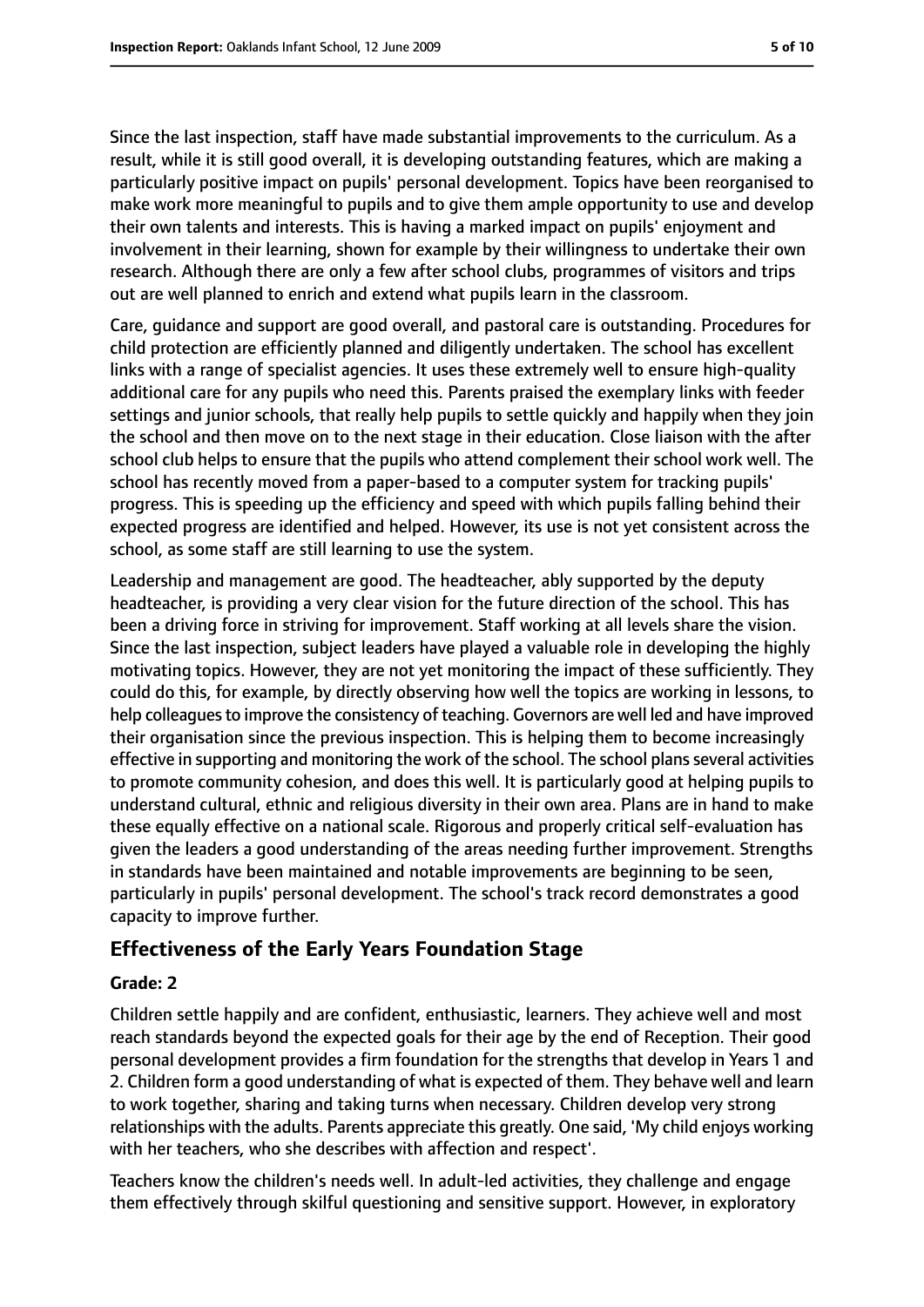play, especially outdoors, children's progress is often good, but not consistently so because some activities lack challenge. This is due to a limited range of learning experiences and resources to support these, which sometimes restrict children's opportunities to make independent choices. For example, the lack of outdoor cover restricts learning opportunities in bad weather, and plans are not always creative in identifying what can still be done in such circumstances. The school's monitoring identified that assessments were not previously fully accurate. Systems have recently been improved and now provide a good level of accuracy. Staff use assessment well to give parents helpful information on their children's progress and guidance for supporting this. The headteacher, as manager of the Early Years Foundation Stage, has identified well-focused actions for further improvement and staff are keen to support her in this.

#### **What the school should do to improve further**

- Improve the challenge in exploratory play in the Early Years Foundation Stage.
- Increase the monitoring role of subject leaders to help to improve the consistency of teaching.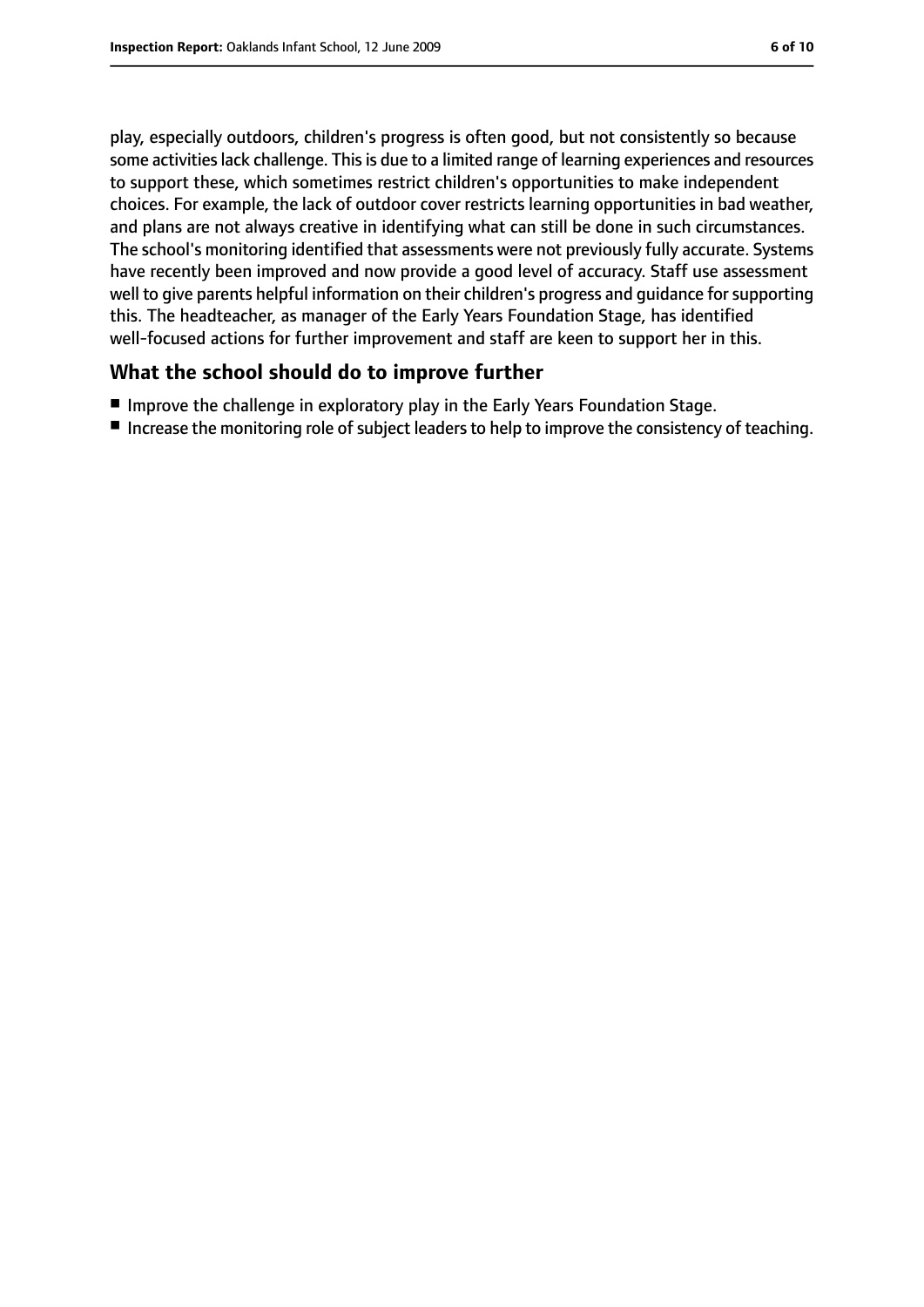**Any complaints about the inspection or the report should be made following the procedures set out in the guidance 'Complaints about school inspection', which is available from Ofsted's website: www.ofsted.gov.uk.**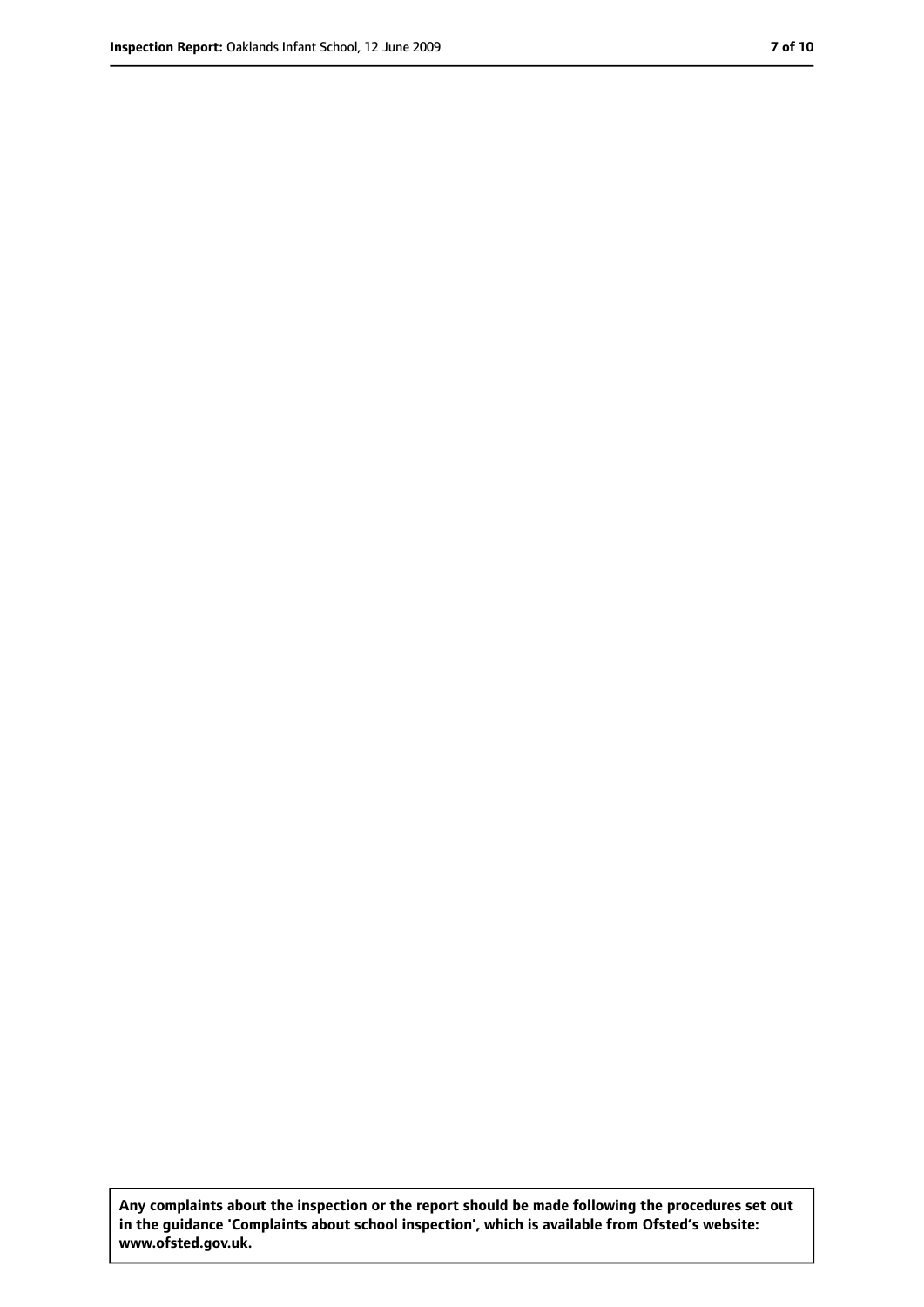# **Inspection judgements**

| \ Key to judgements: grade 1 is outstanding, grade 2 good, grade 3 satisfactory, and | <b>School</b>  |
|--------------------------------------------------------------------------------------|----------------|
| arade 4 inadequate                                                                   | <b>Overall</b> |

#### **Overall effectiveness**

| How effective, efficient and inclusive is the provision of<br>education, integrated care and any extended services in meeting the<br>needs of learners? |     |
|---------------------------------------------------------------------------------------------------------------------------------------------------------|-----|
| Effective steps have been taken to promote improvement since the last<br>inspection                                                                     | Yes |
| How well does the school work in partnership with others to promote learners'<br>well being?                                                            |     |
| The capacity to make any necessary improvements                                                                                                         |     |

### **Effectiveness of the Early Years Foundation Stage**

| How effective is the provision in meeting the needs of children in the<br><b>EYFS?</b>       |  |
|----------------------------------------------------------------------------------------------|--|
| How well do children in the EYFS achieve?                                                    |  |
| How good are the overall personal development and well-being of the children<br>in the EYFS? |  |
| How effectively are children in the EYFS helped to learn and develop?                        |  |
| How effectively is the welfare of children in the EYFS promoted?                             |  |
| How effectively is provision in the EYFS led and managed?                                    |  |

#### **Achievement and standards**

| How well do learners achieve?                                                  |  |
|--------------------------------------------------------------------------------|--|
| $\vert$ The standards <sup>1</sup> reached by learners                         |  |
| How well learners make progress, taking account of any significant variations  |  |
| between groups of learners                                                     |  |
| How well learners with learning difficulties and/or disabilities make progress |  |

#### **Annex A**

<sup>&</sup>lt;sup>1</sup>Grade 1 - Exceptionally and consistently high; Grade 2 - Generally above average with none significantly below average; Grade 3 - Broadly average to below average; Grade 4 - Exceptionally low.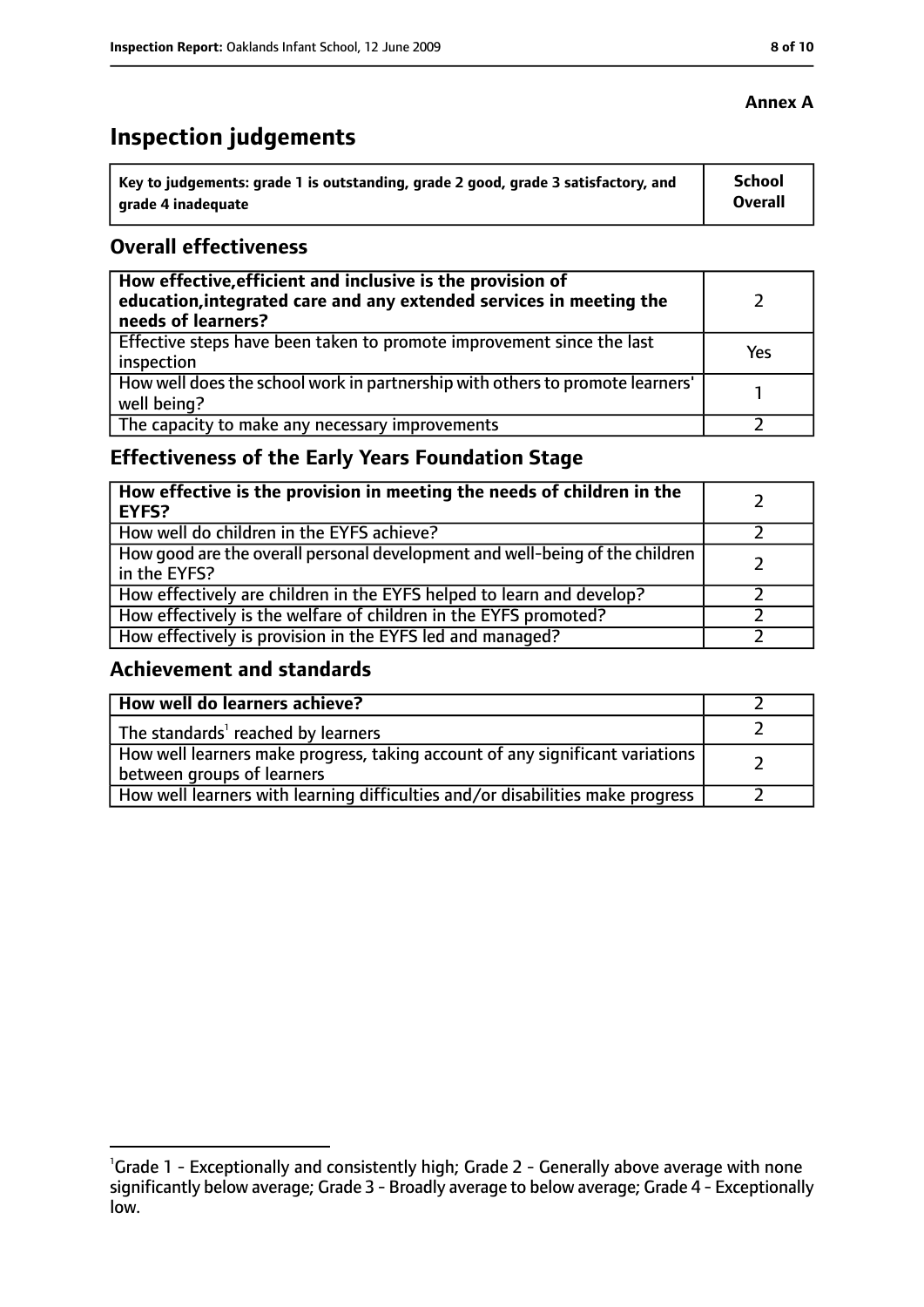### **Personal development and well-being**

| How good are the overall personal development and well-being of the<br>learners?                                 |  |
|------------------------------------------------------------------------------------------------------------------|--|
| The extent of learners' spiritual, moral, social and cultural development                                        |  |
| The extent to which learners adopt healthy lifestyles                                                            |  |
| The extent to which learners adopt safe practices                                                                |  |
| The extent to which learners enjoy their education                                                               |  |
| The attendance of learners                                                                                       |  |
| The behaviour of learners                                                                                        |  |
| The extent to which learners make a positive contribution to the community                                       |  |
| How well learners develop workplace and other skills that will contribute to<br>their future economic well-being |  |

# **The quality of provision**

| How effective are teaching and learning in meeting the full range of<br>learners' needs?              |  |
|-------------------------------------------------------------------------------------------------------|--|
| How well do the curriculum and other activities meet the range of needs and<br>interests of learners? |  |
| How well are learners cared for, quided and supported?                                                |  |

### **Leadership and management**

| How effective are leadership and management in raising achievement<br>and supporting all learners?                                              |     |
|-------------------------------------------------------------------------------------------------------------------------------------------------|-----|
| How effectively leaders and managers at all levels set clear direction leading<br>to improvement and promote high quality of care and education |     |
| How effectively leaders and managers use challenging targets to raise standards                                                                 |     |
| The effectiveness of the school's self-evaluation                                                                                               |     |
| How well equality of opportunity is promoted and discrimination eliminated                                                                      |     |
| How well does the school contribute to community cohesion?                                                                                      |     |
| How effectively and efficiently resources, including staff, are deployed to<br>achieve value for money                                          |     |
| The extent to which governors and other supervisory boards discharge their<br>responsibilities                                                  |     |
| Do procedures for safequarding learners meet current government<br>requirements?                                                                | Yes |
| Does this school require special measures?                                                                                                      | No  |
| Does this school require a notice to improve?                                                                                                   | No  |